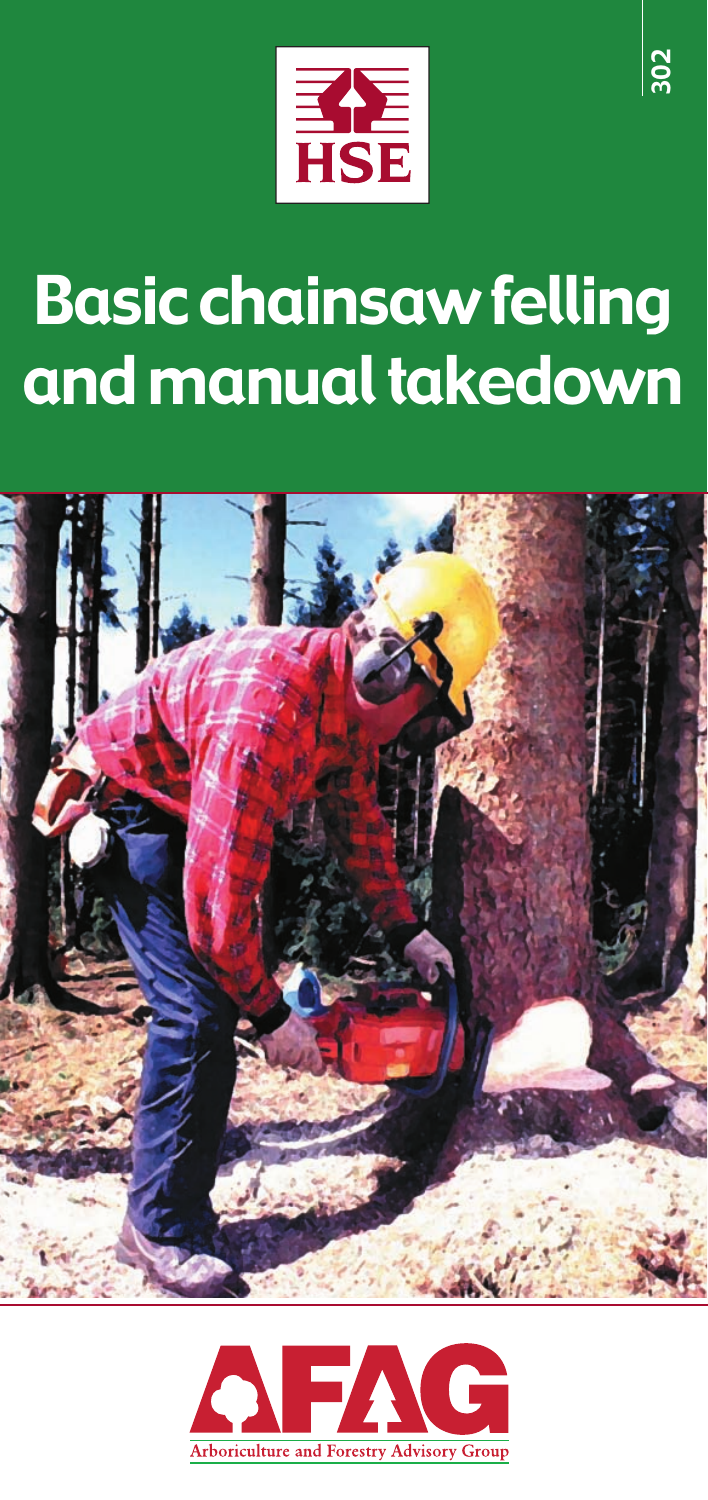# Introduction

This leaflet covers basic felling and manual takedown in plantations, or of single trees in open spaces where there is a minimum of two tree lengths clear space in all directions, and pulling aids are not required. It does not cover exceptional situations where the risk assessment shows advanced or alternative felling techniques are required. In such circumstances, seek specialist advice and agree safe methods of working. For guidance on personal protective equipment (PPE), the machine, preparing to work, maintenance, fuelling and starting procedures see AFAG leaflet 301 *Using petrol-driven chainsaws*.

You can use this leaflet, along with the chainsaw manufacturer's handbook, as part of the risk assessment process to help identify the controls to put in place when carrying out basic felling and manual takedown.

You must also assess the effect of the site and the weather as well as following this guidance.

All operators must have had appropriate training in how to operate the machine and how to carry out the tasks required (see HSE leaflet INDG317 *Chainsaws at work*).

This guidance should be understood and applied in conjunction with that given in other leaflets in this series.

# Tools and equipment

- ❏ **<sup>1</sup>** Check that all necessary aid tools are available and in a serviceable condition. Aid tools that may be needed include:
	- a breaking bar;
	- small and large alloy or plastic wedges;
	- a sledgehammer;
	- a hand winch complete with handle, cable and strops. (Use of the hand winch is detailed in AFAG leaflet 310 *Use of winches in directional felling and takedown*.)

### Preparing to fell

- ❏ **<sup>2</sup>** It is important to remember that felling is a one-person operation.
- ❏ **<sup>3</sup>** <sup>A</sup> safe method of operation must be agreed to ensure that a safe working distance can be maintained between workers (at least two tree lengths) and between workers and machinery (outside the risk zone of the machines being used).
- ❏ **<sup>4</sup>** Ensure that all underground and overhead services such as gas, water, sewage, electricity and telephones have been identified before felling.
- ❏ **<sup>5</sup>** When felling adjacent to overhead electric lines, a clearance of not less than twice the height of the tree must be maintained. Felling should be directed away from the electric line. Where felling is within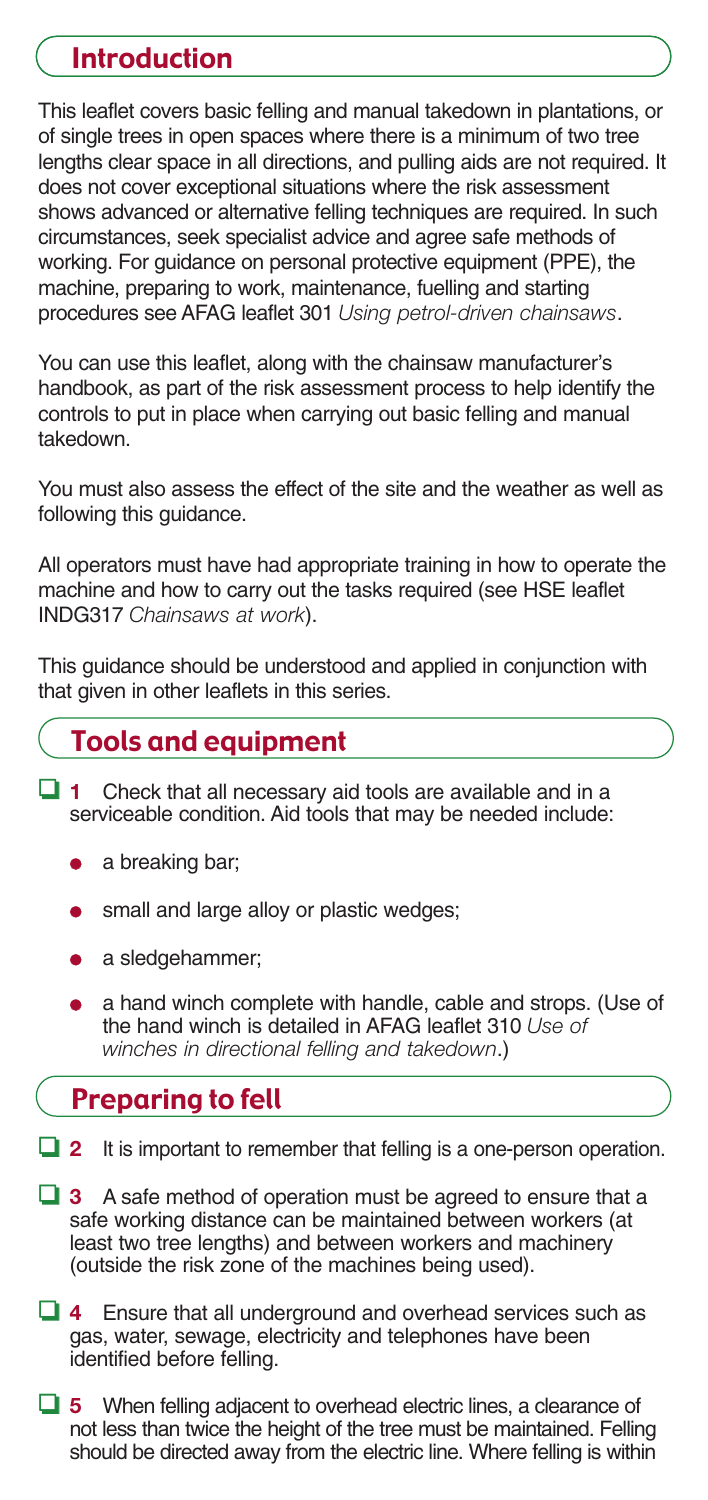two tree lengths the advice of the owner of the overhead electric lines must be sought. Specific details are given in AFAG leaflet 804 *Electricity at work: Forestry and arboriculture* and the AFAG priced booklet *Management of electricity at work: Forestry and arboriculture*.

- ❏ **<sup>6</sup>** Do not fell if wind conditions are such that control over the felling direction might be lost.
- ❏ **<sup>7</sup>** Look out for dead wood, insecure branches and any signs of decay both in the trees to be felled, and in adjacent crowns. Be constantly aware of likely danger, especially when the tree begins to fall.
- ❏ **<sup>8</sup>** Decide the direction of fall and select a suitable escape route (see Figure 1). Ensure the escape route is clear of obstructions.



- ❏ **<sup>9</sup>** Plan the work to minimise manual handling.
- ❏ **<sup>10</sup>** Remove debris from around the base of the tree and any vegetation which might obstruct the operation. Flatten any soft vegetation which could restrict the dispersal of chainsaw exhaust fumes.
- ❏ **<sup>11</sup>** When removing low branches from the tree (brashing), ensure the operator is protected from potential kickback by keeping the guide bar out of line with the body, and by using the stem for protection.
- ❏ **<sup>12</sup>** Do not use the saw above shoulder height.

### Felling

- ❏ **<sup>13</sup>** Always make a sink. This allows the tree to be felled on a hinge that controls the rate and direction of fall.
- ❏ **<sup>14</sup>** The top and bottom sink cuts should meet exactly with no over-cutting which could weaken the hinge.
- ❏ **<sup>15</sup>** Make the main felling cut at or slightly above the level of the bottom sink cut (see Figure 2). Use appropriate aid tools or techniques where there is a possibility of the tree moving and trapping the saw.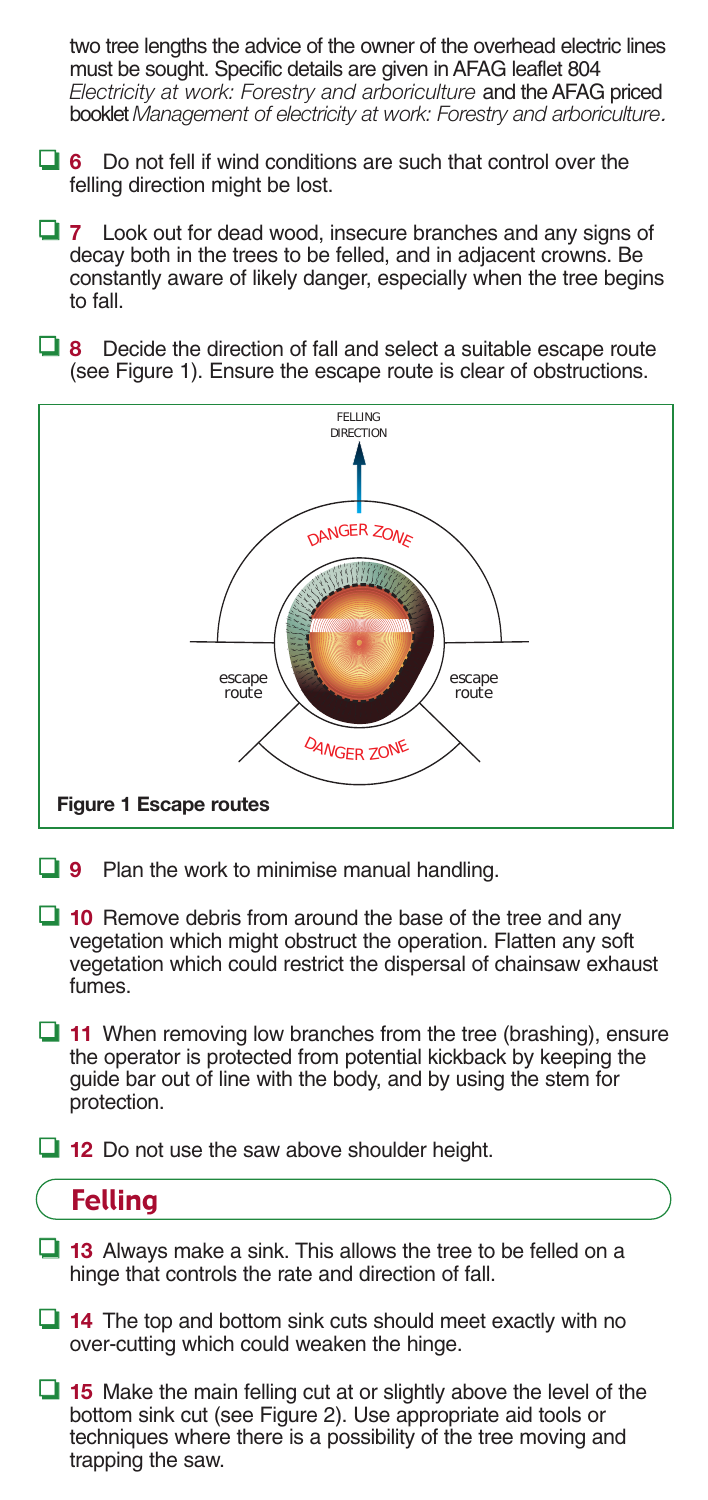

- ❏ **<sup>16</sup>** To achieve good directional control, leave a parallel-sided hinge not less than 25 mm thick at right angles to the direction of fall.
- ❏ **<sup>17</sup>** Where rot is found, ensure that the felling cuts are adjusted to maintain control of the felling direction.
- ❏ **<sup>18</sup>** If the chainsaw jams, switch it off. Pull the saw gently to see if it can be dislodged, otherwise use the correct aid tools to open the cut. If the tree has to be left, appropriate measures should be taken to ensure the exclusion zone is maintained. Reassess the situation before continuing the felling operation.
- ❏ **<sup>19</sup>** Where necessary use the appropriate felling aids. When using a breaking bar to lever over the tree, keep the back straight using the legs to lift. Keep both hands on the lever (see Figure 3).



- ❏ **<sup>20</sup>** Once any felling cut has been started on a tree, the tree must not be left standing. Do not start a new operation until the tree has fallen.
- ❏ **<sup>21</sup>** When the tree begins to fall, step back and to the side into the escape route. Watch for falling branches and tops. Beware of the butt rebounding.
- ❏ **<sup>22</sup>** So far as is reasonably practicable complete any necessary de-limbing of a felled tree (see AFAG leaflet 303 *Chainsaw snedding*) before felling another tree onto it.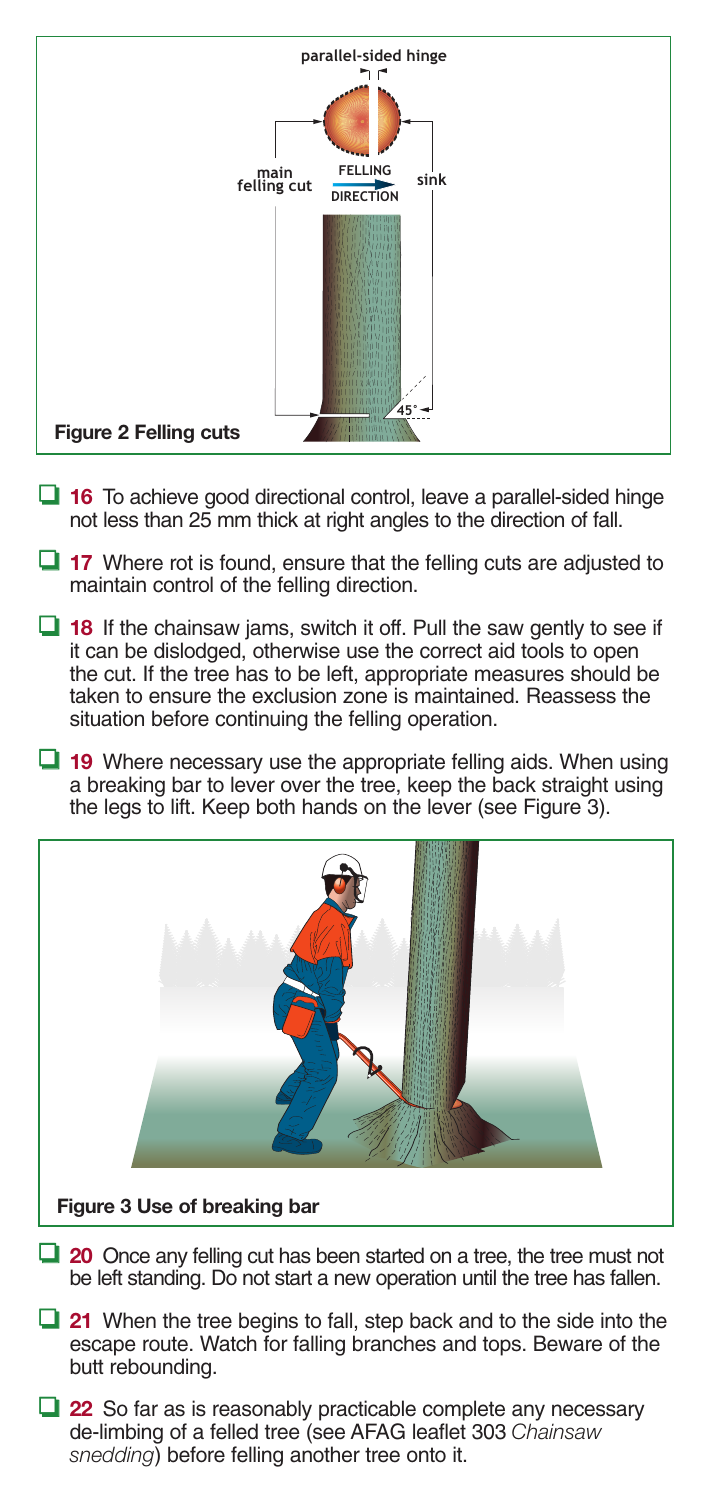#### Manual takedown

- ❏ **<sup>23</sup>** Make every effort to take down a hung-up tree immediately. If this cannot be done, establish adequate exclusion zones. Move to an alternative felling area until the hung-up tree can be safely dealt with.
- ❏ **<sup>24</sup>** Ensure that no other person is within a distance equal to twice the length of the tree or directly below on steep slopes.
- ❏ **<sup>25</sup>** Even proper lifting techniques and manual aid tools have their limitations when it comes to dealing with heavy loads. In such situations use mechanical assistance.
- ❏ **<sup>26</sup>** Carefully assess the tree to decide the safest and most effective method of takedown, and identify the danger areas around the tree.
- ❏ **<sup>27</sup>** When using a chainsaw to remove part or all of the hinge, work from a safe position at the side of the tree.
- ❏ **<sup>28</sup>** When rolling lodged trees use a pushing movement. Maximum leverage and muscular effort is obtained by keeping the lever between waist and chest height. Stay outside the danger zone (see Figure 4).



- ❏ **<sup>29</sup>** When moving the butt using a pole as a lever, keep behind the pole, and use the legs to push.
- ❏ **<sup>30</sup>** When the tree begins to fall let go of the pole or lever.
- ❏ **<sup>31</sup>** Do not:
	- fell the supporting tree in an attempt to free the hung-up tree;
	- climb a hung-up tree;
	- fell another tree across the hung-up tree in an attempt to dislodge it;
	- walk or work under a hung-up tree;
	- cut pieces off the butt end of a hung-up tree in an attempt to dislodge it.